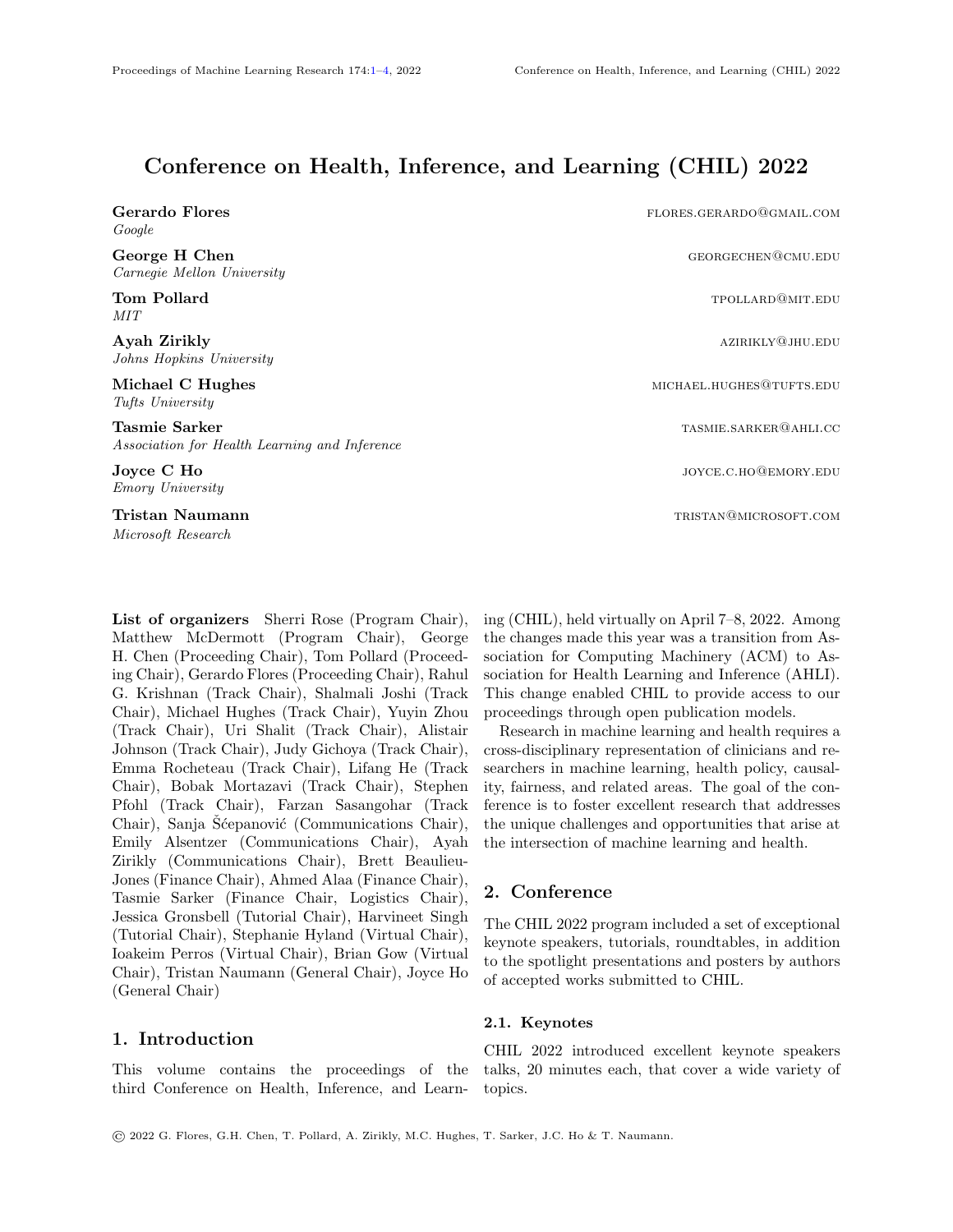Rumi Chunara Dr. Chunara is an associate professor at New York University. The title of her talk was "Algorithmic fairness and the science of health disparities". In her talk, she introduced the science of health disparities and juxtaposed it with the machine learning subfield of algorithmic fairness. She showed examples of how machine learning and principles of public and population health can be synergized for using data to advance the science of health disparities and sustainable health of entire populations.

Nuria Oliver Dr. Oliver is the chief data scientist at DataPop Alliance and the Chief Scientific Advisor to the Vodafone Institute. In her talk titled "Data Science against COVID-19", she described her work leading a multi-disciplinary team of 20+ volunteer scientists focusing on human mobility and computational epidemiological models, in addition to a large-scale online citizen surveys called the  $COVID19$  $COVID19$  $COVID19$ impactsurvey<sup>1</sup> with over 700,000 answers worldwide that helped in understanding the impact of the pandemic on people's lives.

Lorin Crawford Dr. Crawford is a Senior Researcher at Microsoft Research and RGSS Assistant Professor of Biostatistics at Brown University. In his talk titled "Machine Learning for Human Genetics: A Multi-Scale View on Complex Traits and Disease", he presented flexible and scalable classes of Bayesian feedforward models that provide interpretable probabilistic summaries such as posterior inclusion probabilities. In his presentation, he highlighted the impact of prioritizing biological mechanism to identify associations that are robust across ancestries—suggesting that ML can play a key role in making personalized medicine a reality for all.

Jure Leskovec Dr. Leskovec is an associate professor of computer science at Stanford University. In his talk "Reducing bias in machine learning systems: Understanding drivers of pain", Leskovec discussed two examples how AI can help us reduce biases and disparities. He started with explaining how we can use AI to understand why underserved populations experience higher levels of pain (with an example of osteoarthritis) that stem from factors external to the knee, such as stress. He discussed the deep learning approach they developed with their team to measure the severity of osteoarthritis, by using knee Xrays to predict patients' experienced pain and show

that this approach dramatically reduces unexplained racial disparities in pain.

Danielle Belgrave Dr. Belgrave is a research scientist at DeepMind, Google. In her talk titled "Understanding Heterogeneity as a Route to Understanding Health", Belgrave addressed representation of the patient state to better understand the patient journey. She provided motivating examples for how good state representations can allow us to visualize deteriorating patients, identify the different pathways for both clinical improvement or deterioration, and discern situations for intervention. In her presentation, she highlighted the importance of understanding heterogeneity of the clinical pathways and data modalities to personalize healthcare interventions.

Jessica Tenenbaum Dr. Tenenbaum is the chief data officer at the North Carolina Department of Health and Human Services, and assistant professor of biostatistics and bioinformatics at Duke University. Her talk titled "Machine Learning in Public Health: are we there yet?" addressed the difficulties of adopting predictive models in public health. She highlighted that even the most sophisticated models were of limited use to policy makers beyond basic trends and observations from the front lines, although there was significant interest in predictive modeling to project hospital capacity out in the future. In her talk, she covered a reality check from the trenches of state government on the heels of the COVID-19 pandemic.

#### 2.2. Tutorials

CHIL 2022 hosted five tutorials, each 60 minutes.

Changing patient trajectory: A case study exploring implementation and deployment of clinical machine learning models by Yindalon Aphinyanaphongs. In this tutorial, Aphinyanaphongs gave insight into the implementation, deployment, integration, and evaluation steps following the building of a clinical model, with a focus on how context inform the design choices of building a model. In their tutorial, they showed their COVID-19 adverse event model as a case study, where they demonstrated the full lifecycle of the clinical model and its impact on the patient's outcome, in addition to the socio-technical challenges for success.

<span id="page-1-0"></span><sup>1.</sup> https://covid19impactsurvey.org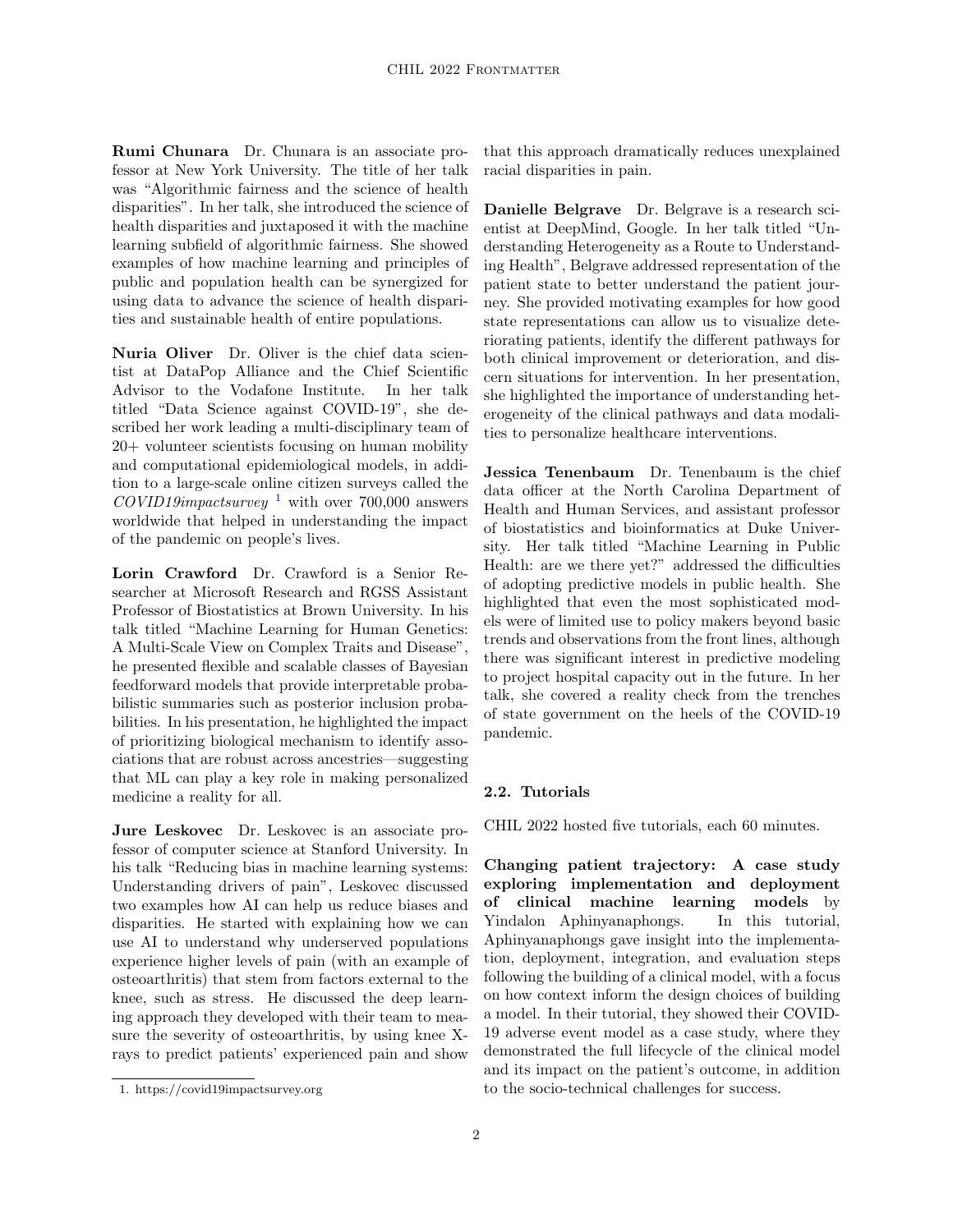Challenges in Developing Online Learning and Experimentation Algorithms in Digital Health by Walter Dempsey. This tutorial discussed the algorithms underlying mobile health clinical trials, with a focus on the micro-randomized trial (MRT), an experimental design for optimizing real time interventions. Dempsey defined the causal excursion effect and discussed reasons why this effect is often considered the primary causal effect of interest in MRT analysis. During this tutorial, attendees had access to synthetic digital health experimental data to better understand online learning and experimentation algorithms, the systems underlying real time delivery of treatment, and their evaluation using collected data.

Causal Inference from Text Data by Dhanya Sridhar. This tutorial focused on causal inference and highlighted the unique challenges that highdimensional and noisy text data pose. Sridhar discussed two text applications involving online forums and consumer complaints to motivate recent approaches that extend natural language processing (NLP) methods in service of causal inference, and any assumptions needed to bridge the gap between noisy text data and valid causal inference.

'Are log scales endemic yet?' Strategies for visualizing biomedical and public health data by Anamaria Crisan. This tutorial discussed strategies for visualizing data and evaluating its impact with an appropriate target audience. The aim is to build an intuition for developing and assessing visualizations by drawing on theories of visualization theories together with examples from prior research and ongoing attempts to visualize the present pandemic.

Distributed Statistical Learning and Inference with Electronic Health Records Data by Rui Duan. Duan introduced several methods for the effective and efficient integration of electronic health records and other healthcare datasets. It focused on developing communication-efficient distributed algorithms for jointly analyzing multiple datasets without the need of sharing patient-level data. The presenter provided examples of implementing the algorithms to real-world clinical research networks.

#### 2.3. Roundtables

CHIL 2022 hosted three research roundtables.

Responsible AI for health by Leo A Celi. This roundtable focused on the the issues of fairness, biases, and ethics in AI applications for health.

Human Centered AI for Health and Wellness by Rosa Arriga. This roundtable focused on ways that AI can be incorporated into computational system design to improve health and wellness.

Social and environmental determinants of health by Esra Suel. This roundtable focused on the use of emerging sources of digital data for characterizing urban environmental features and exposures.

# 3. Papers: New Guidelines and Selection

We now discuss new guidelines for paper submissions and then present submission and reviewer statistics.

#### 3.1. New paper submission guidelines

This year, for submitted papers, we added a mandatory requirement of two new sections: (1) Data and Code Availability, and (2) Institutional Review Board (IRB). The Data and Code Availability statement was required to be at the start of the paper. The IRB statement was to go at the end of the paper prior to references and did not count toward the page limit. Authors had to comment on these even if they were not planning on sharing code or data, or if their paper did not require IRB approval. Our goal was to better highlight what data are being used (with citations as appropriate), to promote sharing of code (authors who declined to share code had to explicitly say that they are not sharing code), and to make sure that authors did provide IRB information or clearly state that their research does not require an IRB approval.

#### 3.2. Submission statistics

We received 71 total submissions across three submission tracks. The total number of submissions decreased from 110 in 2021 and 92 in 2020. This is potentially due to transition from ACM to AHLI, as well as the continued virtual nature of the conference.

Out of the 71 papers, 69 made it through the reviewing process. The breakdown for each of the tracks were 39, 30, and 6 for Track 1 (Models and Methods), Track 2, (Applications and Practice), and Track 3 (Policy: Impact and Society), respectively.